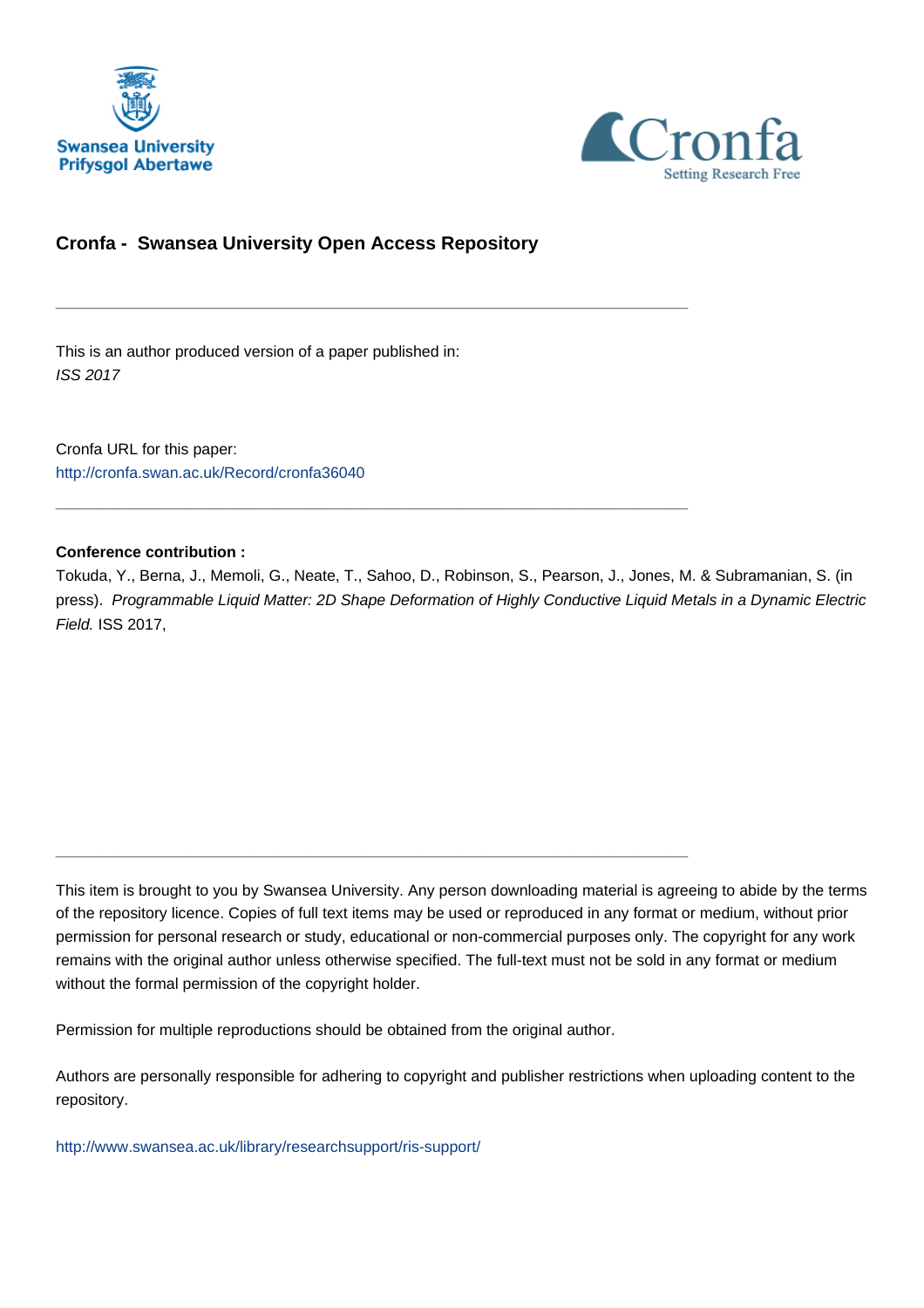# **Programmable Liquid Matter: 2D Shape Deformation of Highly Conductive Liquid Metals in a Dynamic Electric Field**

Yutaka Tokuda,<sup>1</sup> Jose Luis Berna Moya,<sup>1</sup> Gianluca Memoli,<sup>1</sup> Timothy Neate,<sup>2</sup> Deepak Ranjan Sahoo,<sup>2</sup> Simon Robinson,<sup>2</sup> Jennifer Pearson,<sup>2</sup> Matt Jones,<sup>2</sup> Sriram Subramanian<sup>1</sup><br><sup>1</sup> Interact Lab, University of Sussex, UK <sup>2</sup> FIT Lab, Swansea University, UK

 $<sup>1</sup>$  Interact Lab, University of Sussex, UK</sup>

*{* y.tokuda, j.berna, g.memoli, *{* d.r.sahoo, timothy.neate, s.n.w.robinson, sriram *}* @sussex.ac.uk j.pearson, matt.jones *}* @swansea.ac.uk



Figure 1. Programmable liquid matter making nonlinear shape of alphabet "S". 7x7 electrodes array dynamic switching to control EGaIn to make an 'S' shape.

#### **ABSTRACT**

In this paper, we demonstrate a method for the dynamic 2D transformation of liquid matter and present unique organic animations based on spatio-temporally controlled electric fields. In particular, we deploy a droplet of liquid metal (Gallium indium eutectic alloy) in a 7x7 electrode array prototype system, featuring an integrated image tracking system and a simple GUI. Exploiting the strong dependance of EGaIn's surface tension on external electric voltages, we control multiple electrodes dynamically to manipulate the liquid metal into a fine-grained desired shape. Taking advantage of the high conductivity of liquid metals, we introduce a shape changing, reconfigurable smart circuit as an example of unique applications. We discuss system constraints and the overarching challenge of controlling liquid metals in the presence of phenomena such as splitting, self-electrode interference and finger instabilities. Finally, we reflect on the broader vision of this project and discuss our work in the context of the wider scope of programmable materials.

#### **ACM Classification Keywords**

H.5.m. Information Interfaces and Presentation (e.g. HCI): Miscellaneous

#### **Author Keywords**

Liquid metal; Programmable Matter; Gallium; Blob Animation; Electric Field; Marangoni Effect; Shape Changing Display; Reconfigurable Circuit; Smart Material.

*ISS '17*, October 1720, 2017, Brighton, United Kingdom. c 2017 Association for Computing Machinery. ACM ISBN 978-1-4503-4691-7/17/10...\$15.00. https://doi.org/10.1145/3132272.3134132

#### **INTRODUCTION**

The concept of "programmable matter" is a long-term aspiration for many researchers in the robotic and display domains [37, 8, 15]. This vision comprises the possibility of programmatically controlling physical objects, allowing them to change their visual appearance, physical shape and provide on-demand functionality, both replicating and surpassing the functionality of current digital displays.

As described below (in the Background section), many different solutions have been attempted towards programmable interfaces. On their quest towards precisely controllable deformations, researchers looked first at naturally deformable materials (e.g., fabric, rubber, gels) and then at interactive arrays of suspended objects actuated across the display (e.g., levitated polystyrene balls). This prior work shows a trend of moving ever closer towards using a liquid display (i.e., where molecules move along parrallel planes). Thus far, however, this vision has not been realised.

In this paper, we explore the concept of programmable *l*iquid materials: a class of materials where the deformability is intrinsic in their molecular structure and/or their physical state. Liquid metals are an extremely promising class of materials for deformable applications: their unique properties — such as voltage controlled surface tension, high liquid-state conductivity and liquid-solid phase transition at room temperature — open new possibilities in soft robotics and shape changing displays. Finally, once a certain quantity of liquid metal (i.e., a "blob" in the following) is deployed, features like selflocomotion, self-rotation and deformation, as well as stiffness and density modulation, are easily achievable.

As the first step to explore programmable liquid matter, we present the following works as our contributions:

*•* A hardware framework to control liquid metal blobs to create non-linear curved line patterns.

Permission to make digital or hard copies of all or part of this work for personal or classroom use is granted without fee provided that copies are not made or distributed for profit or commercial advantage and that copies bear this notice and the full citation on the first page. Copyrights for components of this work owned by others than the authors must be honored. Abstracting with credit is permitted. To copy otherwise, or republish, to post on servers or to redistribute to lists, requires prior specific permission and/or a fee. Request permissions from permissions@acm.org.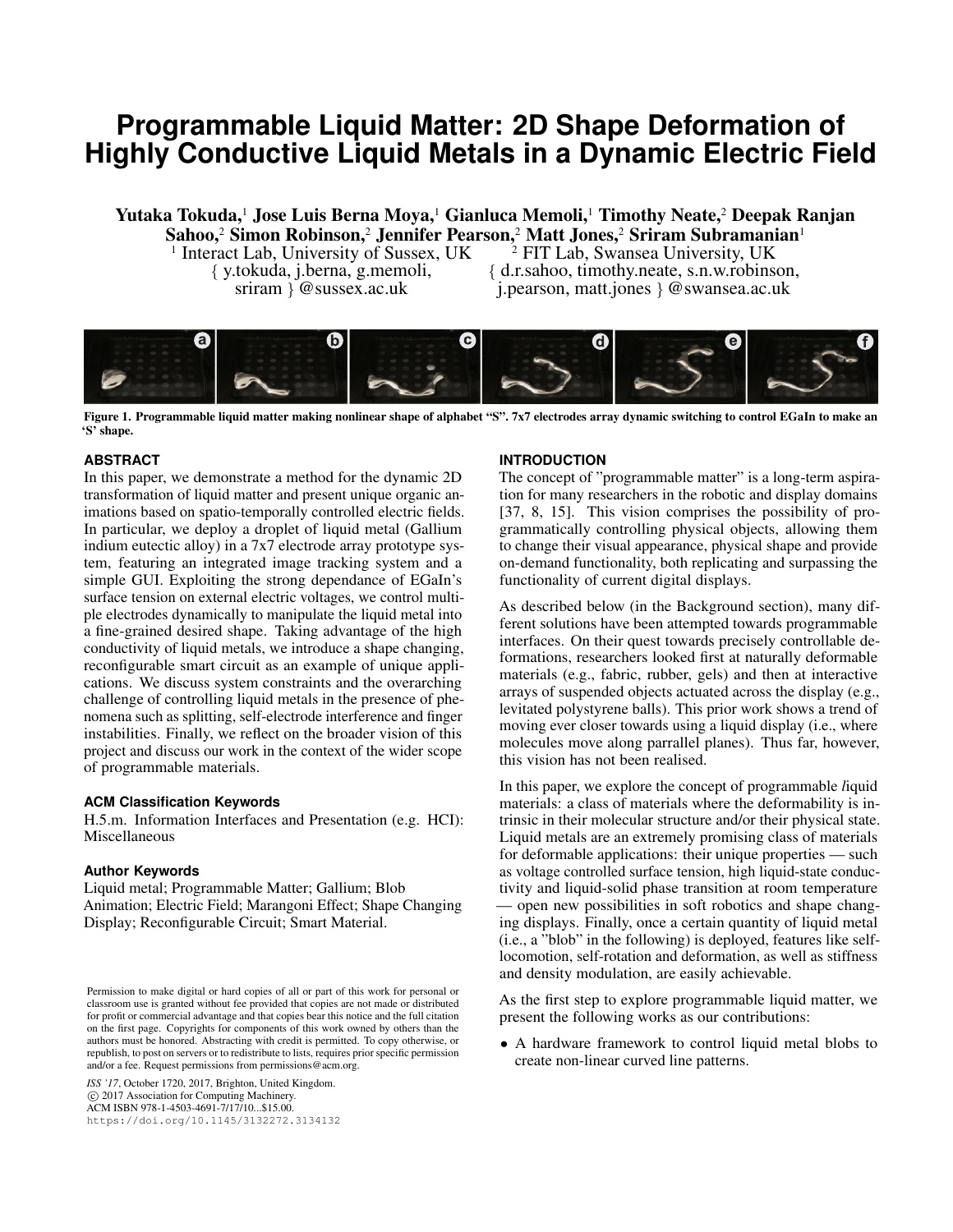- *•* A GUI to enable users to interactively and physically render the complex liquid shape with a 49-electrode array control system (Figure 1).
- *•* Demonstration of reconfigurable circuit application based on programmable liquid metal enabled by our approach.

## **BACKGROUND**

#### **Actuated Material Interfaces**

Much previous work has explored shape-changing solutions for interactive surfaces and devices. Many natural materials, including gel [24], soap bubbles [5], ferrofluids [42, 43] and magnets [22] have been used to create programmable surfaces and shapes. Other programmable surfaces used, for example, fabric [34], rubber [10] or pins [6, 32].

One of the most common methods of providing feedback is to actuate with pin-like rods through mechanical actuation [6] to form constraints or to create widgets [32]. In another established approach, a deformable interface is achieved by moving objects in 3D space, like a levitated ball [19] or polystyrene beads [35]. In contrast to work which actuates individualised fixed objects, many have focused on manipulating materials themselves to create shape-change. Coelho and Zigelbaum, for instance, explore shape memory alloys (SMAs) to facilitate shape change. SMAs can be treated to acquire a given shape, which the material remembers indefinitely, and can return to it when heated [2].

Driven by scientific advances, more and more materials are being incorporated into shape changing interfaces with the hope of providing physicalised, mutable, visio-tactile feedback. Such interfaces are driven by pneumatics [9], magnetic forces [27] and high voltage [35], to name a few. Roudaut et al. [33] note how each material sits on a continuum in terms of the actuation it can achieve and the strength of its deformation, among a number of factors which affect the potential deformation of a material.

#### **Fluids for Actuated Interfaces**

Fluids are ideal candidates for shape-changing interfaces, as they are highly flexible and can therefore be affected in a number of ways. Prior fluid-based interfaces have been mostly designed for artistic displays to visualize binary patterns with physical pixels. For instance, Tsujimoto et al. deployed reversible water condensation using peltier devices in a grid to show a letter of the alphabet and number interactively [40]. Parkes et al. used wet felt to show patterns using water condensation [31]. Hirayama et al. controlled soap bubbles in a matrix to show different patterns [12]. UK artists Heather Ackroyd and Dan Harvey created an algae display in a slowly changing liquid pixel grid [30] and Masson et al. manipulated ferrofluid bubbles to create notification patterns [23].

Fluids can be used within a material to actuate it, like, for instance, Harrison and Hudson's dynamically shape changing buttons [9], which inflate predetermined areas on a screen to form a tactile interface. Likewise, fluids have been used to provide a sense of variable haptic feedback, for example, Jansen et al. used magnetorheological fluid to control the texture of a display dynamically [16].

Furthermore, the possibility of affecting surface tension (i.e., the force maintaining an interface) with some external stimuli (e.g., thermal, electrical, magnetic) has attracted both researchers and artists, leading to unique physical animations in response to external forces. Kojima et al. controlled motion of water droplets on a hydrophobic fabric deformed by a grid array of linear actuators [17] and presented blob locomotion. Wakita et al. proposed interactive displays to animate ferromagnetic blobs with magnetic field such as splitting and coalescence [43, 42]. These works, however, do not exhibit the rich state-changing capabilities needed to create a scalable and complex 2D shape due to the limited range of variability of the surface tension inherited to the used fluids.

Liquid metals, on the contrary, can dramatically reduce the surface tension in response to an applied electrical voltage and can deform their shape with a higher level of freedom.

## **Liquid Metal Control**

In 1875, Lippmann first noted the electrocapillary action that modulates the surface tension of a liquid metal blob (in his case mercury, Hg) immersed in a surrounding electrolyte. He elicited movement of the blob by controlling a small amount of voltage across the interface (see [1]).

As an alternative to Hg, the alloys of the low toxic and high conductive Gallium (Ga) — such as Galistan (an alloy of Ga,In,Sn) and EGaIn (alloy of Ga, In) — have attracted many researchers to investigate a variety of electrocapillary applications in optical switches [39], microfluidic circuits [29], flexible printed electronics [45] and 3D printing [39]. Crucially, a blob of one of these alloys, placed in an alkaline or acidic solution, would exhibit large transformations in surface tension when a voltage is applied, resulting in locomotion of the alloy.

Yao et al. [46] show the locomotive characteristics of a blob of EGaIn travelling through gaps five times thinner than its own original size and quickly returning to its original state, exhibiting what they describe as "worm-like locomotion". Further, Zhang et al. [47] describe how the effect of amalgamating gallium and aluminium can be used to autonomously propel blobs, guided by magnetic or electrical fields.

#### **Liquid Metal Interfaces**

Recent work has begun harnessing the unique properties of liquid metals to create dynamic tangible user interfaces. Niiyama et al. [26], for instance, used liquid metal to alter the shape of and affect the weight of a device by pumping Ga-In-Tin eutectic with a bi-directional pump. Further to this, Lu et al. utilised liquid metal as a means of creating widgets to produce visual effects and tactile displays [21]. They chose EGaIn, which has a spherical shape when at rest, and becomes a flat, film-like material when a voltage is applied. This process is reversible, so is particularly useful for providing both physical feedback and visual effects for actions such as hidden/revealed or checked/unchecked, as demonstrated by the authors. Likewise, these authors achieved dynamic haptic feedback when the voltage was applied and removed, making the sphere and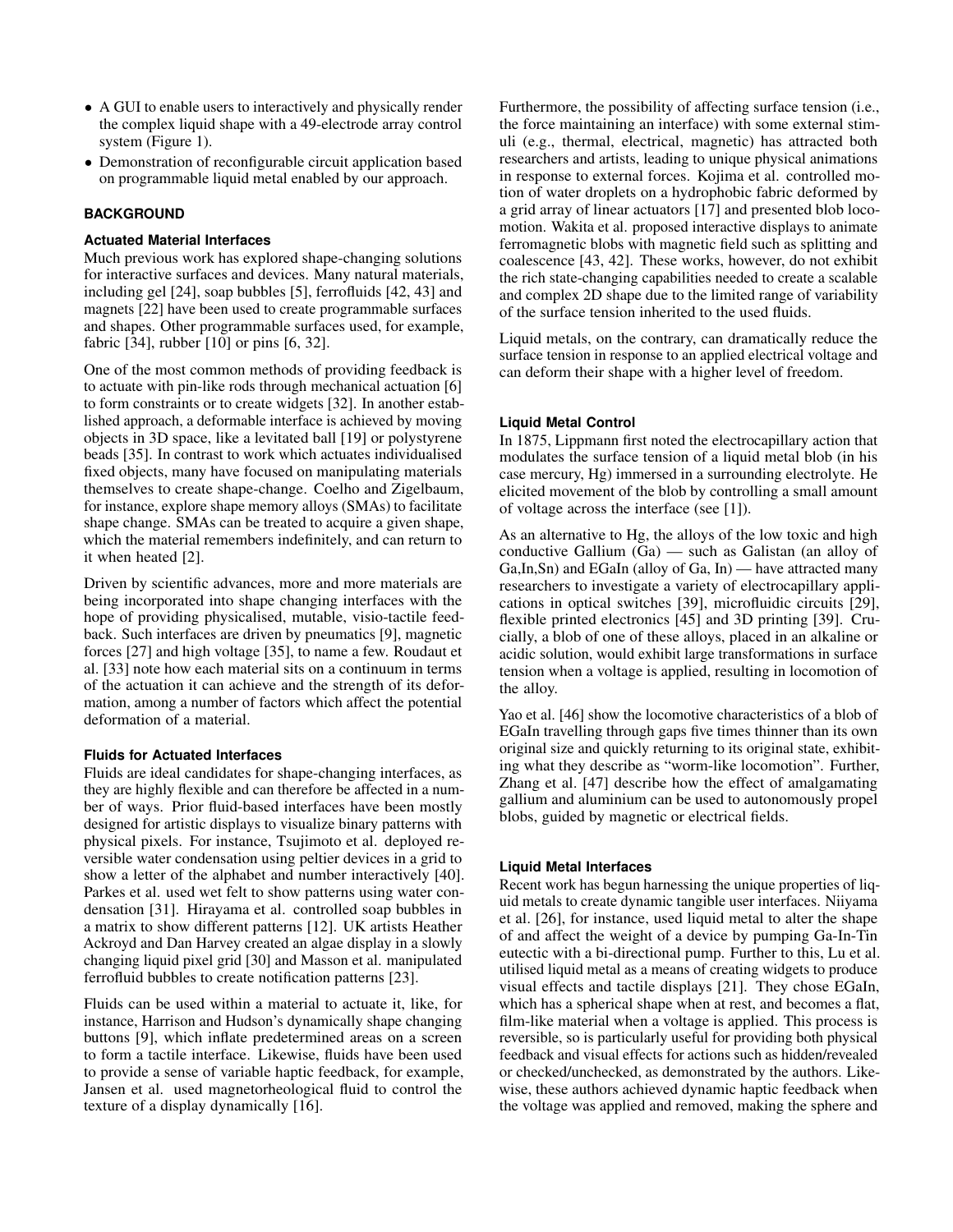

Figure 2. How the electric field creates deformation (a) A liquid metal blob far from the electrodes and in absence of field is subject to no force (b) Deformation occurs when the blob is in contact with one of the electrodes and an electric voltage is applied across it. (c) Deformation in this work as a 2D process.

film shape of the liquid metal. Their methods, however, constrained the actuation of EGaIn to channels, thus restricting the interface to a non-mutable, general purpose display.

In this paper, we go beyond these limitations and propose a method for the full manipulation of liquid metals, using electrode arrays to create dynamic patterns in an open-channel set-up. This is a step forward, which opens many opportunities for creating novel exciting visio-tactile experiences, especially when liquid metals such as EGaIn are the state-changing materials.

#### **PROGRAMMABLE LIQUID MATTER**

The most generally accepted expression for the (di- )electrophoretic (DEP) force acting on a fluid in an electric field is [18]:

$$
\mathbf{F}_{\rm e} = q_{\rm F} \mathbf{\nabla} \Phi - \frac{1}{2} E^2 \mathbf{\nabla} \varepsilon + \frac{1}{2} \mathbf{\nabla} \left[ E^2 \rho \left( \frac{\partial \varepsilon}{\partial \rho} \right)_{\rm T} \right] \tag{1}
$$

where  $E = \nabla \Phi$  is the electric field intensity,  $\varepsilon$  the electrical permittivity of the medium and  $q_F$  the free charge density. Only the first term in eq. (1) depends on the sign of the electric field (Coulomb force): it is present when free charge build up occurs and, in such cases, it generally predominates over the other electrical forces. The other two terms, of dielectric origin, depend on the magnitude of  $E<sup>2</sup>$  and are therefore independent of the field polarity. In particular, the second term in eq. (1) is due to non-homogeneities of the dielectric constant: acts perpendicularly to interfaces, like an electrostatic pressure, causing Marangoni-like instabilities [41] and changes of shape. The third term in eq. (1) is caused by non-uniformities in the electric field distribution: in the presence of interfaces acts like a body-force, e.g., moving bubbles in reduced gravity [28].

A liquid metal blob in an electrolyte solution is highly conductive ( $\epsilon \ll 1$ ) and highly reactive (i.e., with the electrolyte) at the same time. When the blob is not in contact with any of the electrodes, and there is no voltage applied anywhere, the

charges in the electrolyte induce a uniform charge distribution on the blob's surface, as shown in Fig. 2(a). In this case, no external force is applied to the blob.

However, when the blob is in contact with one of the electrodes – e.g., the anode in Fig.  $2(b)$  — and a suitable voltage is applied to one or more of the other electrodes, the charge distribution in the blob gets altered due to the difference in the conductivity between the electrolyte and the liquid metal. As a result, charge build-up occurs at the blob's interface, an electric double-layer (EDL) is formed and each section of the interface is subject to a Coulomb-type force that causes deformation in the direction of the electric field, as shown in Fig. 2(b). Starting with the pioneering work of Beni et al. [7], this phenomenon, under the name of continuous electrowetting (CEW), has been used by many authors to induce 1D motion in confined channels, bounded by conductive walls.

In this work, we explore a different situation: our liquid metal blobs are free to move in a 2D plane and are confined only by the display surface with the electrodes (at the bottom) and by the elecrolyte-air interface on top. Specifically, our goal is to maintain connectivity of liquid metal with the anode, using a set of pre-distributed voltages on one or more of the other electrodes to force the liquid metal into the desired complex shapes, as shown in Fig. 2(c). To our best knowledge, there are no other computational approaches that achieve such full maneuverability for liquid metals in 2D.

We explain our observations looking directly to the local value of the liquid-electrolyte surface tension  $\gamma_{LE}(x, y)$ , where *x* and *y* are the coordinates of a specific part of the interface in the 2D plane. Since Lipmann's pioneering work[20], many experiments have, in fact, confirmed that local surface tension can vary by  $\approx 50\%$ , even with a potential difference of less than 1V across the interface. The governing law is

$$
\gamma_{LE}(V, x, y) = \gamma_{LE}(0) - \frac{1}{2}C \cdot [V(x, y) - V(0, 0)]^2 \quad (2)
$$

where  $\gamma_{LE}(0)$  is the maximum value of the surface tension,  $V(x, y)$  is the local voltage drop between the interface in position  $(x, y)$  and the anode – in position  $(0, 0)$  – C is the EDL's capacitance per unit area (assumed to be constant in the first instance, but in reality is also dependent on the local electric potential  $V(x, y)$ ). Eq. 2 means that the higher the applied voltage, the less the surface tension becomes on the side of the blob facing the lower voltage (i.e., the cathode). The liquid then "attempts to wet more" the areas of lower surface tension, as they are energetically more favourable: like in a Marangoni effect [41], the liquid metal readily deforms from its spherical shape and flattens on the surface, reaching towards the cathode.

In this context, most of the movement is experienced by the points with the highest voltage (compared to the anode). Not only does applying a voltage to a specific electrode create an electric field that rapidly decreases with distance from the cathode, but the parts of the interface parallel to the lines of the field experience very little force.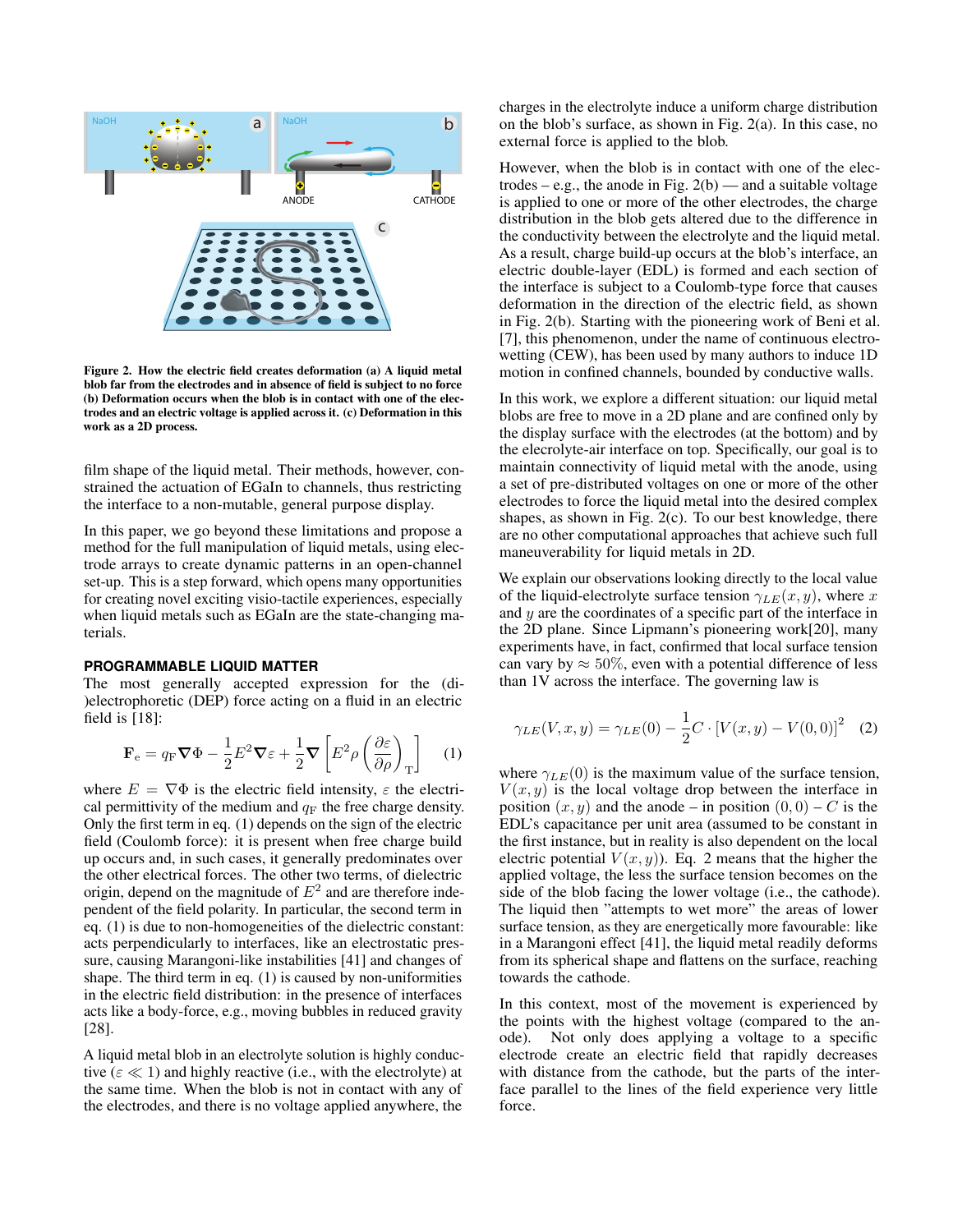

Figure 3. The 7x7 graphite electrode array display used in this study (top view). The figure also highlights the size of the EGaIn blob using during the experiments (9 grams).

#### **PROTOTYPE SYSTEM FOR LIQUID METAL CONTROL**

In this section, we describe the proof-of-concept set-up where we exploit the surface tension reduction (described above) to program deformation into a given liquid metal blob. We detail the hardware design (i.e., a display made of a 7x7 electrode array), the GUI-based control system and finally the feedback system (*i.e.*, an augmented camera).

#### **Liquid Metal**

In this study we use a liquid-metal alloy called EGaIn (eutectic gallium indium: 75.5 wt.% Ga 24.5 wt.% In) [4, 25] immersed in a 1M solution of NaOH. EGaIn is twice as viscous as water  $(1.99 \times 10^{-3}$  Pa  $\cdot$  s, has a high conductivity ( $\sim 3.4 \times 10^6$  S/m) and is a stable liquid above 15.5 *<sup>o</sup>*C [4]. In terms of toxicity, while the single components of EGaIn are commonly used (Indium has been used in dental fillings, while Gallium is a trace nutrient), the alloy is potentially corrosive [36]. According to the ALARP principle [11], the risk of spillage was kept low by using 9g of EGaIn for each blob that, once deployed in the set-up, could be re-used many times. Sodium hydroxide was preferred to the chloridic acid used in [25]: NaOH still removes the gallium oxide, promoting the wetting of the liquid metal, but it is safer to use. Again, the risk of spillage is mainly present during experiment preparation and was kept as low as reasonably practical using appropriate personal protective equipment (i.e., gloves and safety glasses).

#### **Electrode Array Design**

Fig. 3 and Fig. 4 show the top view and the back view of our 7x7 graphite electrode array display. The prototype fixtures and the display surface are built using laser-cut acrylic sheets.

Particular care was taken in selecting the material for the electrodes, as they have to survive corrosion due to both electrolysis (i.e., oxidization) and the selected liquid metal. For instance, although copper is a popular electrode material, because of its high conductivity and better strength than silver [14], it is inferior in terms of oxidization resistance and is likely corroded by EGaIn [3]. On the other hand, platinum



Figure 4. Back side view of 7x7 graphite electrode array display. Sealing between the graphite electrode rods and the acrylic substrate of the display is achieved through a silicone glue, which is NaOH-resistant. Each graphite rod is wired individually through a laser-cut acrylic adapter. The height and balance of the display table level is adjustable with respect to the ground by rotating the screws of the four supporting legs.

would be the ideal material, because it combines high conductivity with excellent corrosion and erosion resistance. Due to its high cost, however, platinum would only be applicable to displays featuring a limited number of electrodes [48] and would therefore make scaling-up the technology difficult.

In addition, during our preliminary experiments with other metals (e.g., stainless steel, gold-plated electrode, printed silver), we observed that the EGaIn blob had a tendency to adhere to metallic electrodes (probably due to ongoing corrosion), so we moved to non-metallic substances. We selected Carbon/Graphite: these electrodes are highly conductive, show superior resistance to electrochemical erosion/corrosion than metals and are still cost-effective [14]. It is also reported that Graphite helps liquid metal blobs to be wet and stay flat, hence this material appeared as the ideal electrode option for studies – like this one – focused on the shape deformation of liquid metals [13, 44].

We embedded 49 units of 5.4 mm diameter graphite electrodes into the acrylic display surface and built a 7x7 grid electrode array at the pitch of 10.4 mm. The whole display area is 83 mm x 83 mm as shown in Fig. 3. To prevent the leakage of electrolyte solutions, we deployed a silicone glue to fill the gaps between graphite electrodes and the acrylic substrate. This glue also enforced the strength of graphite electrodes, as Fig. 4 shows. Each graphite rod was wired through a laser-cut acrylic adapter individually. The height and balance of the display surface was adjustable with respect to the ground by rotating the screws of four supporting legs.

#### **Liquid Metal Control System**

Fig. 5 shows our prototype liquid metal control system. We deployed pulse width modulation (PWM) driver arrays to supply voltage signal to electrode arrays. We used four PCA9685 16-channels PWM drivers and twenty-five L293 dual-channel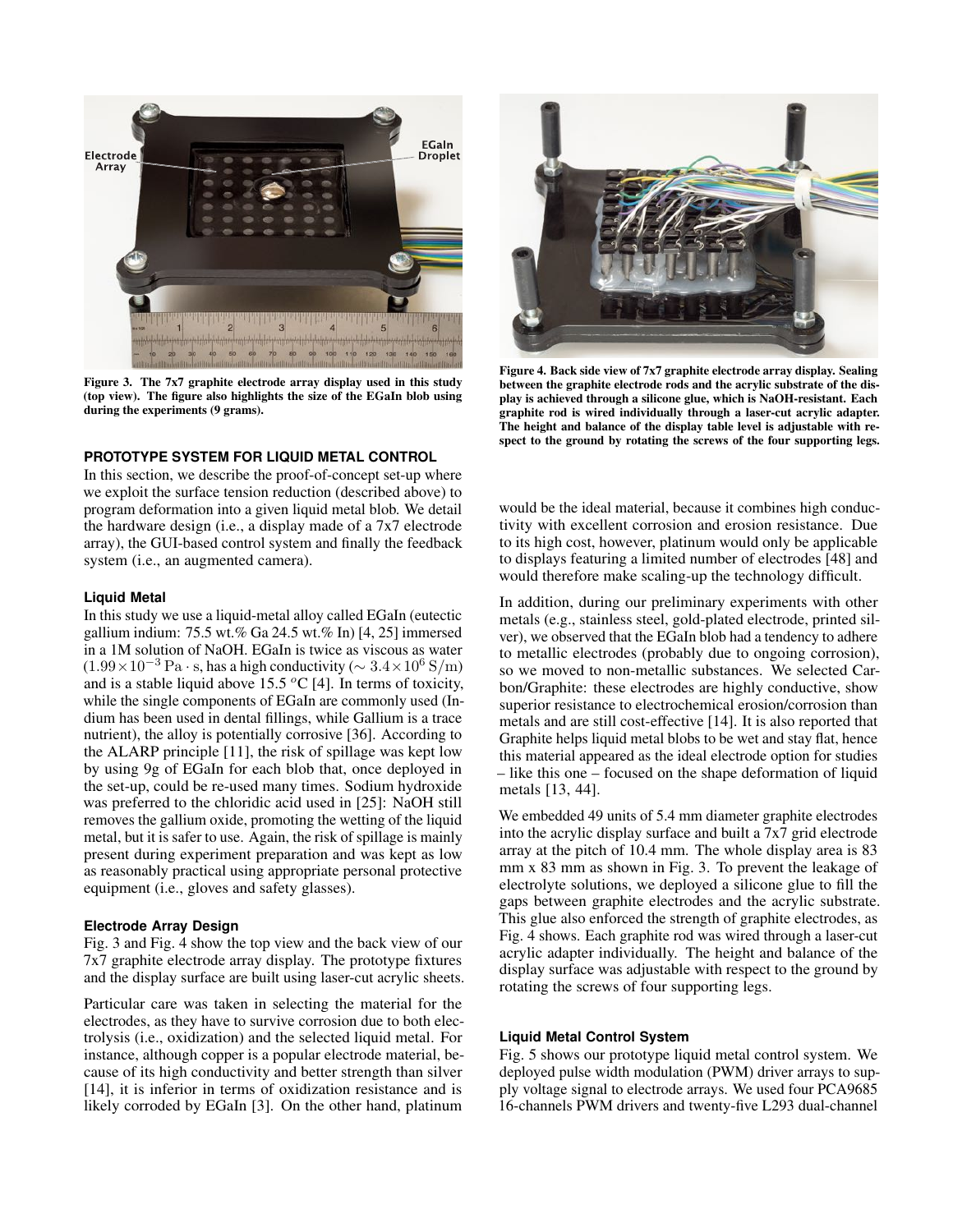

Figure 5. Experimental setup of the implemented system. We used a 49 channel PWM driver controlled by an Arduino microcontroller to affect the voltages of the 7x7 graphite electrode array. This information is then tracked and sent back to the computer.

H-bridge motor drivers. We used Arduino Mega 2560 to control the voltage levels of the electrode arrays. A server PC shows a simple graphical user interface for users to control liquid metal and commands the Arduino Mega via serial communication to signal programmed voltage patterns to electrode arrays (see next section).

We set a HD web camera above the display to track the positions of the 49 electrodes as well as the shape and position of the liquid metal. This allowed us to build a camera-feedback system to visualize the relative position of electrode arrays and liquid metal as well as the status of liquid metals. It also helps novice users to manipulate liquid metals easily to achieve the desired shape. In the next section, we introduce our control algorithms and GUI design.

#### **Control algorithms and GUI**

Fig. 6 shows our control algorithm to deform liquid metal in a desired shape. As we explained in the Programmable Liquid Matter section, we can deform liquid metal from Anode (High Voltage electrode) to Cathode (Low Voltage electrode). Since Cathode attracts liquid metal and Anode keeps liquid metal in a wet, flat state, the simplest algorithm to control liquid metal is to switch only one selected electrode as Cathode (low voltage) and sets all other electrodes as Anodes (high voltage). The relative voltage difference decides the speed of liquid metal deformation. Since liquid metal shrinks to a marble shape when it is in contact with a Cathode, we must carefully track it at each step of the deformation. Just before the liquid metal passes the Cathode, we must smoothly switch the voltage from Low to High at the passing electrodes as illustrated by the green electrodes in Fig. 6. Green electrodes present a trace of selected Cathodes and are always set as Anode (high voltage) to keep liquid metal wet and flat (the lowest surface tension state).

To control liquid metal, we propose three different control modes: manual control, camera-assisted control and mirrored control. Manual mode is as explained in the simple control



Figure 6. Basic electrode array control algorithm to make alphabet letter "S".

algorithm, "carrot and stick" style. This method works well unless liquid metal contacts the cathode to break the shape.

To avoid unnecessary direct contact with the cathodes, we implemented a camera-assisted system. As Fig. 7 shows, the camera feedback system helps users by visualizing electrode array position and liquid metal shape and position. We deployed a standard contour tracking algorithm to track the liquid metal and automatically deselect cathode electrode when the liquid metal is reached. The size and stability of liquid metal are captioned with numbers. The breaking risk points are visualized by red dots. We found that liquid metal starts breaking more often after expanding to the size of an area of more than five times its original size. Tracking areas by camera assist also helps novice users to notice the limit of deformation size.

Mirror mode helps users to draw a symmetric shape by controlling two symmetric electrodes to the central line by clicking only one electrode. As Fig. 8 shows, this helps users to draw a symmetric shape (e.g,. heart shape) in less than half the time of clicking entire outline points of the target shape.

### **APPLICATION**

As Wakita et al. explored with ferromagnetic fluids, fineshape-control of liquid metal has many potential applications for autonomous tangible interface, blob animation and digital painting for media artists [42, 43]. Although we have not explored the easy solidification property of liquid metal at room temperature, we can facilitate our liquid metal shape control system as a rapid prototyping printer to fabricate accessories or gadgets.

The most interesting and unique application of liquid metal is opened to the electronics design. The high conductivity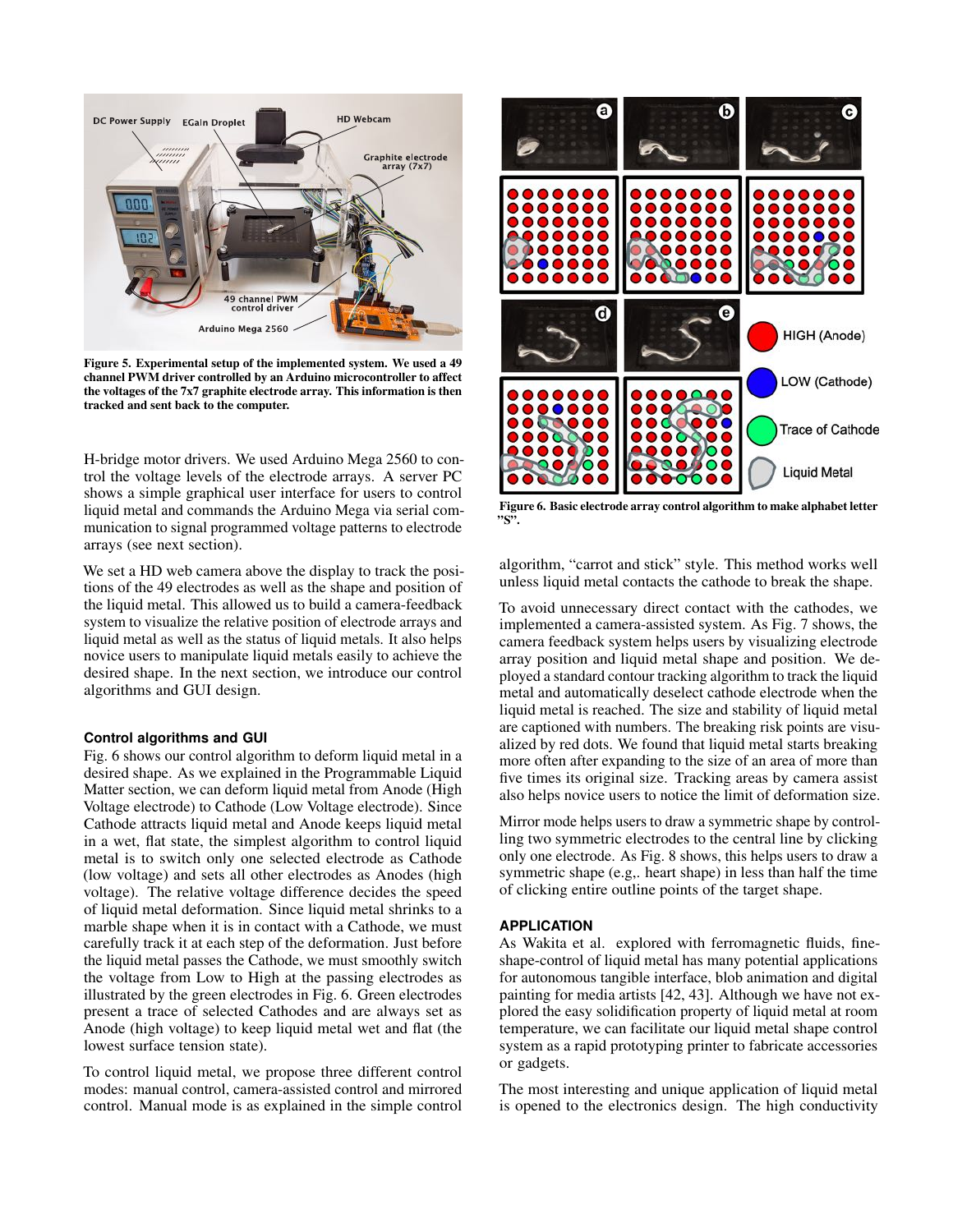

 $(a)$ 



Figure 7. User interface of the liquid metal control system. (a) Camera view feedback image shows the visualized electrode array position and liquid metal shape and position. The size and stability of the liquid metal is captioned with numbers. A selected Cathode is visualized with a yellow outline. The breaking risk points are visualized by red dots. (b) A simple button and slider based GUI to control liquid metal. Each rectangular button represents corresponding electrode. Red is the highest voltage and white is the lowest voltage.

 $({\sim 3.4 \times 10^6 \,\mathrm{S/m}})$ [36, 38], dynamic range shape and deformation possibilities of EGaIn show promising applications for shape changing, reconfigurable electronic circuits, as shown in Figs. 9 and 10. Since liquid metals are connected to positive voltage with electrically equipotential body, electronic components such as LEDs can be dynamically switched by liquid metal deformation. Liquid metals free from path tracing control can expand the potential of a dynamically programmable circuit as well as actuator signal control channels. One of the design limitations here, is the electrolyte solution (e.g.,



Figure 8. Heart shape drawing with mirror mode electrodes control.



Figure 9. Reconfigurable LED circuit using controlled conductive liquid metal. LEDs are placed on top of the supporting acrylic sheet. Since oxygen and hydrogen gas are essential for electrolysis reaction which drives deformation of liquid metal, we punched many holes in this acrylic sheet for ventilation. The outer edge of the acrylic sheet is coated with a conductive copper tape which works as a ground. A cathode leg of LED is connected to this ground and the anode leg is fixed under the acrylic sheet.



Figure 10. Side view and live view of reconfiguring circuit to switch LEDs with conductive liquid metal. The LEDs can be lit by making connections to the positive electrode through moving conductive liquid metal.

NaOH), which is also conductive, so the space between components and the conductive electrolyte solution must be carefully designed to connect only with liquid metal as Fig. 10 (top) shows.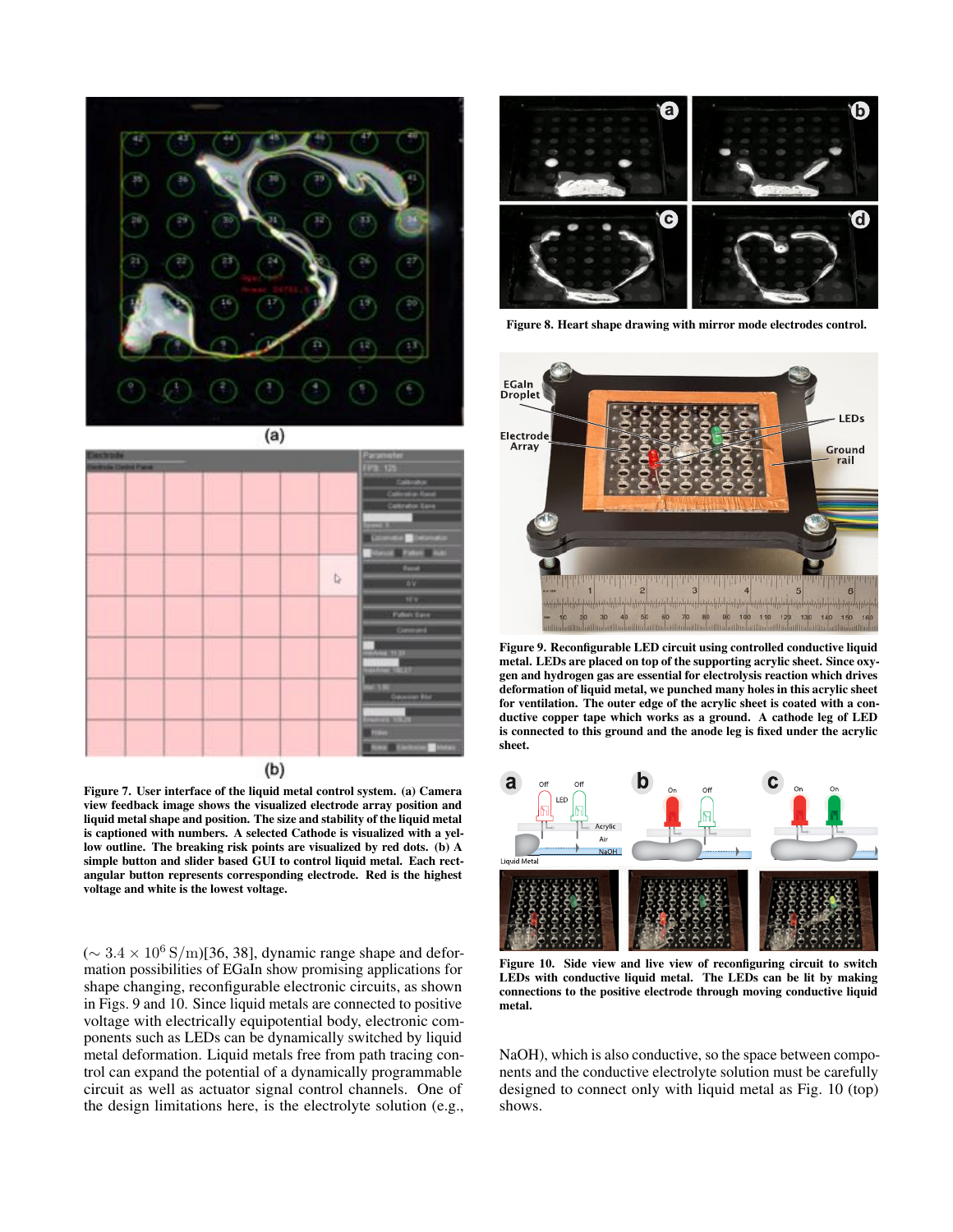

Figure 11. Challenges of Liquid Metal Shape Control: (a) Branching (Finger Instability) (b) Splitting (c) Liquid Metal Body Interference.

#### **DISCUSSION**

Although our camera-tracking based GUI control system facilitates users to physically draw any desired path with liquid metal, there are still a couple of challenges to resolve for stable rendering. As Fig. 11 shows, there are three main problems inherent to liquid metal deformation: finger-shaped instability (branching), splitting and liquid metal body interference. We have seen liquid metal easily branching at cathodes where  $H_2$ gas is generated and causes liquid metal branching to multiple trees. We also occasionally see this phenomena in other places than cathodes at random outer points. The phenomena become more significant at higher applied voltage than around 5V.

Splitting is a critical problem of liquid metal shape control since it splits the body to multiple liquid metal marbles because of higher surface tension at smaller size. We have seen more splitting at cathode areas and find it occurs more often with a lesser volume of liquid metals. Self-body electrode interference stops liquid metal's head motion toward the target cathode and body parts instead get attracted because of equipotential conductive surface of liquid metals. To resolve this problem, we need more precise voltage distribution control around liquid metals, which help only the head of liquid metal get more attracted to the target point by localised descent gradient force of the applied electrostatic filed.

In this prototype system, we did not implement a reservoir system to supply liquid metal on demand and the maximum size of liquid metal capacity is limited. An external liquid metal reservoir with pumping functionality could realize larger scale shape rendering with liquid metal and could help us to explore solid geometry rendering instead of just the outline shape.

#### **CONCLUSIONS**

In this paper, we explored programming liquid matter for customisable and interactive animation with a dynamic electric field. We implemented a novel prototype that can alter the shape of liquid metal by moving it along a desired path. By creating a hardware framework and a graphical user interface to promote interactive visualisations, we demonstrated novel manipulation of liquid metal with a vision to expand the work on shape changing, programmable material and consider its use as a method for providing a programmable electric circuit. We discuss the current limitations of our designs in the context of the fingering and splitting of the material, towards optimising future designs. While this work is in its early stages, we have seen compelling evidence of detailed 2D control of liquid metals and have therefore laid the foundations for what we hope to be a rich area of future work.

#### **ACKNOWLEDGEMENTS**

This work was funded by EPSRC grants EP/N013948/1 and EP/M00421X/1. We thank Luis Veloso for taking the images and videos.

#### **REFERENCES**

- 1. Chakraborty, S. *Electrocapillary*. Springer US, Boston, MA, 2013, 1–15.
- 2. Coelho, M., and Zigelbaum, J. Shape-changing interfaces. *Personal and Ubiquitous Computing 15*, 2 (Feb 2011), 161–173.
- 3. Deng, Y.-G., and Liu, J. Corrosion development between liquid gallium and four typical metal substrates used in chip cooling device. *Applied Physics A 95*, 3 (Jun 2009), 907–915.
- 4. Dickey, M. D., Chiechi, R. C., Larsen, R. J., Weiss, E. A., Weitz, D. A., and Whitesides, G. M. Eutectic gallium-indium (egain): A liquid metal alloy for the formation of stable structures in microchannels at room temperature. *Advanced Functional Materials 18*, 7 (2008), 1097–1104.
- 5. Döring, T., Sylvester, A., and Schmidt, A. Ephemeral user interfaces: Valuing the aesthetics of interface components that do not last. *interactions 20*, 4 (July 2013), 32–37.
- 6. Follmer, S., Leithinger, D., Olwal, A., Hogge, A., and Ishii, H. inform: Dynamic physical affordances and constraints through shape and object actuation. In *Proceedings of the 26th Annual ACM Symposium on User Interface Software and Technology*, UIST '13, ACM (New York, NY, USA, 2013), 417–426.
- 7. G. Beni, S. Hackwood, J. J. Continuous electrowetting effect. *Appl. Phys. Lett 40* (1982).
- 8. Goldstein, S. C., Campbell, J. D., and Mowry, T. C. Programmable matter. *IEEE Computer 38*, 6 (June 2005), 99–101.
- 9. Harrison, C., and Hudson, S. E. Providing dynamically changeable physical buttons on a visual display. In *Proceedings of the SIGCHI Conference on Human Factors in Computing Systems*, CHI '09, ACM (New York, NY, USA, 2009), 299–308.
- 10. Hawkes, E., An, B., Benbernou, N. M., Tanaka, H., Kim, S., Demaine, E. D., Rus, D., and Wood, R. J. Programmable matter by folding. *Proceedings of the National Academy of Sciences 107*, 28 (2010), 12441–12445.
- 11. Health and Safety Executive. ALARP "at a glance". accessed 08/2017.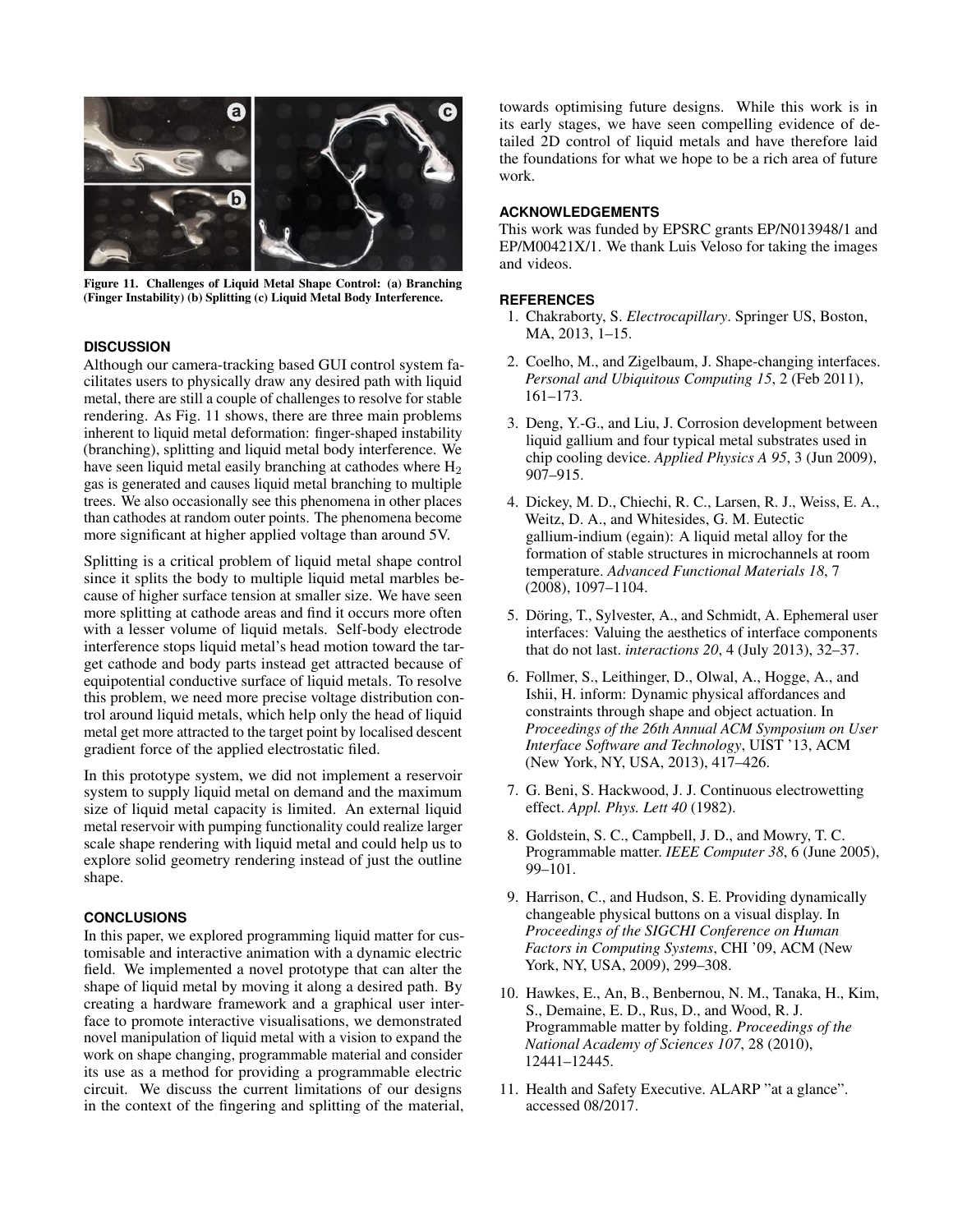- 12. Hirayama, S., and Kakehi, Y. Shaboned display: An interactive substantial display using soap bubbles. In *ACM SIGGRAPH 2010 Emerging Technologies*, SIGGRAPH '10, ACM (New York, NY, USA, 2010), 21:1–21:1.
- 13. Hu, L., Wang, L., Ding, Y., Zhan, S., and Liu, J. Manipulation of liquid metals on a graphite surface. *Advanced Materials 28*, 41 (2016), 9210–9217.
- 14. IEEE GlobalSpec. Electrodes and electrode materials information. Accessed: 2017-08-28.
- 15. Ishii, H., Lakatos, D., Bonanni, L., and Labrune, J.-B. Radical atoms: Beyond tangible bits, toward transformable materials. *interactions 19*, 1 (Jan. 2012), 38–51.
- 16. Jansen, Y. Mudpad: Fluid haptics for multitouch surfaces. In *CHI '10 Extended Abstracts on Human Factors in Computing Systems*, CHI EA '10, ACM (New York, NY, USA, 2010), 4351–4356.
- 17. Kojima, Y., Fujimoto, T., Itoh, Y., and Nakajima, K. Polka dot: The garden of water spirits. In *SIGGRAPH Asia 2013 Emerging Technologies*, SA '13, ACM (New York, NY, USA, 2013), 15:1–15:2.
- 18. L.D. Landau, E. L. *Electrodynamics of Continuous Media*. Pergamon, 1986.
- 19. Lee, J., Post, R., and Ishii, H. Zeron: Mid-air tangible interaction enabled by computer controlled magnetic levitation. In *Proceedings of the 24th Annual ACM Symposium on User Interface Software and Technology*, UIST '11, ACM (New York, NY, USA, 2011), 327–336.
- 20. Lippmann, M. G. Relations entre les phnomnes electriques et capillaires. *Ann. Chim. Phys. 5* (1875).
- 21. Lu, Q., Mao, C., Wang, L., and Mi, H. Lime: Liquid metal interfaces for non-rigid interaction. In *Proceedings of the 29th Annual Symposium on User Interface Software and Technology*, UIST '16, ACM (New York, NY, USA, 2016), 449–452.
- 22. Lum, G. Z., Ye, Z., Dong, X., Marvi, H., Erin, O., Hu, W., and Sitti, M. Shape-programmable magnetic soft matter. *Proceedings of the National Academy of Sciences 113*, 41 (2016), E6007–E6015.
- 23. Masson, N., and Mackay, W. E. *WeMe: Seamless Active and Passive Liquid Communication*. Springer Berlin Heidelberg, Berlin, Heidelberg, 2009, 694–700.
- 24. Miruchna, V., Walter, R., Lindlbauer, D., Lehmann, M., von Klitzing, R., and Müller, J. Geltouch: Localized tactile feedback through thin, programmable gel. In *Proceedings of the 28th Annual ACM Symposium on User Interface Software & Technology*, UIST '15, ACM (New York, NY, USA, 2015), 3–10.
- 25. Morales, D., Stoute, N. A., Yu, Z., Aspnes, D. E., and Dickey, M. D. Liquid gallium and the eutectic gallium indium (egain) alloy: Dielectric functions from 1.24 to 3.1 ev by electrochemical reduction of surface oxides. *Applied Physics Letters 109*, 9 (2016), 091905.
- 26. Niiyama, R., Yao, L., and Ishii, H. Weight and volume changing device with liquid metal transfer. In *Proceedings of the 8th International Conference on Tangible, Embedded and Embodied Interaction*, TEI '14, ACM (New York, NY, USA, 2013), 49–52.
- 27. Ogata, M., and Fukumoto, M. Fluxpaper: Reinventing paper with dynamic actuation powered by magnetic flux. In *Proceedings of the 33rd Annual ACM Conference on Human Factors in Computing Systems*, CHI '15, ACM (New York, NY, USA, 2015), 29–38.
- 28. Paolo Di Marco, Walter Grassi, G. M. T. T. A. T. S. H. Influence of electric field on single gas-bubble growth and detachment in microgravity. *International Journal of Multiphase Flow 29* (2003).
- 29. Parekh, D. P., Ladd, C., Panich, L., Moussa, K., and Dickey, M. D. 3d printing of liquid metals as fugitive inks for fabrication of 3d microfluidic channels. *Lab Chip 16* (2016), 1812–1820.
- 30. Parkes, A., and Dickie, C. A biological imperative for interaction design. In *CHI '13 Extended Abstracts on Human Factors in Computing Systems*, CHI EA '13, ACM (New York, NY, USA, 2013), 2209–2218.
- 31. Parkes, A., and Offenhuber, D. Dewy: A condensation display. In *ACM SIGGRAPH 2007 Posters*, SIGGRAPH '07, ACM (New York, NY, USA, 2007).
- 32. Robinson, S., Coutrix, C., Pearson, J., Rosso, J., Torquato, M. F., Nigay, L., and Jones, M. Emergeables: Deformable displays for continuous eyes-free mobile interaction. In *Proceedings of the 2016 CHI Conference on Human Factors in Computing Systems*, CHI '16, ACM (New York, NY, USA, 2016), 3793–3805.
- 33. Roudaut, A., Karnik, A., Löchtefeld, M., and Subramanian, S. Morphees: Toward high "shape resolution" in self-actuated flexible mobile devices. In *Proceedings of the SIGCHI Conference on Human Factors in Computing Systems*, CHI '13, ACM (New York, NY, USA, 2013), 593–602.
- 34. Sahoo, D. R., Hornbæk, K., and Subramanian, S. Tablehop: An actuated fabric display using transparent electrodes. In *Proceedings of the 2016 CHI Conference on Human Factors in Computing Systems*, CHI '16, ACM (New York, NY, USA, 2016), 3767–3780.
- 35. Sahoo, D. R., Nakamura, T., Marzo, A., Omirou, T., Asakawa, M., and Subramanian, S. Joled: A mid-air display based on electrostatic rotation of levitated janus objects. In *Proceedings of the 29th Annual Symposium on User Interface Software and Technology*, UIST '16, ACM (New York, NY, USA, 2016), 437–448.
- 36. Sigma-Aldrich. Galliumindium eutectic. Accessed 08/2017.
- 37. Sutherland, I. E. The ultimate display. In *Proceedings of the IFIP Congress* (1965), 506–508.